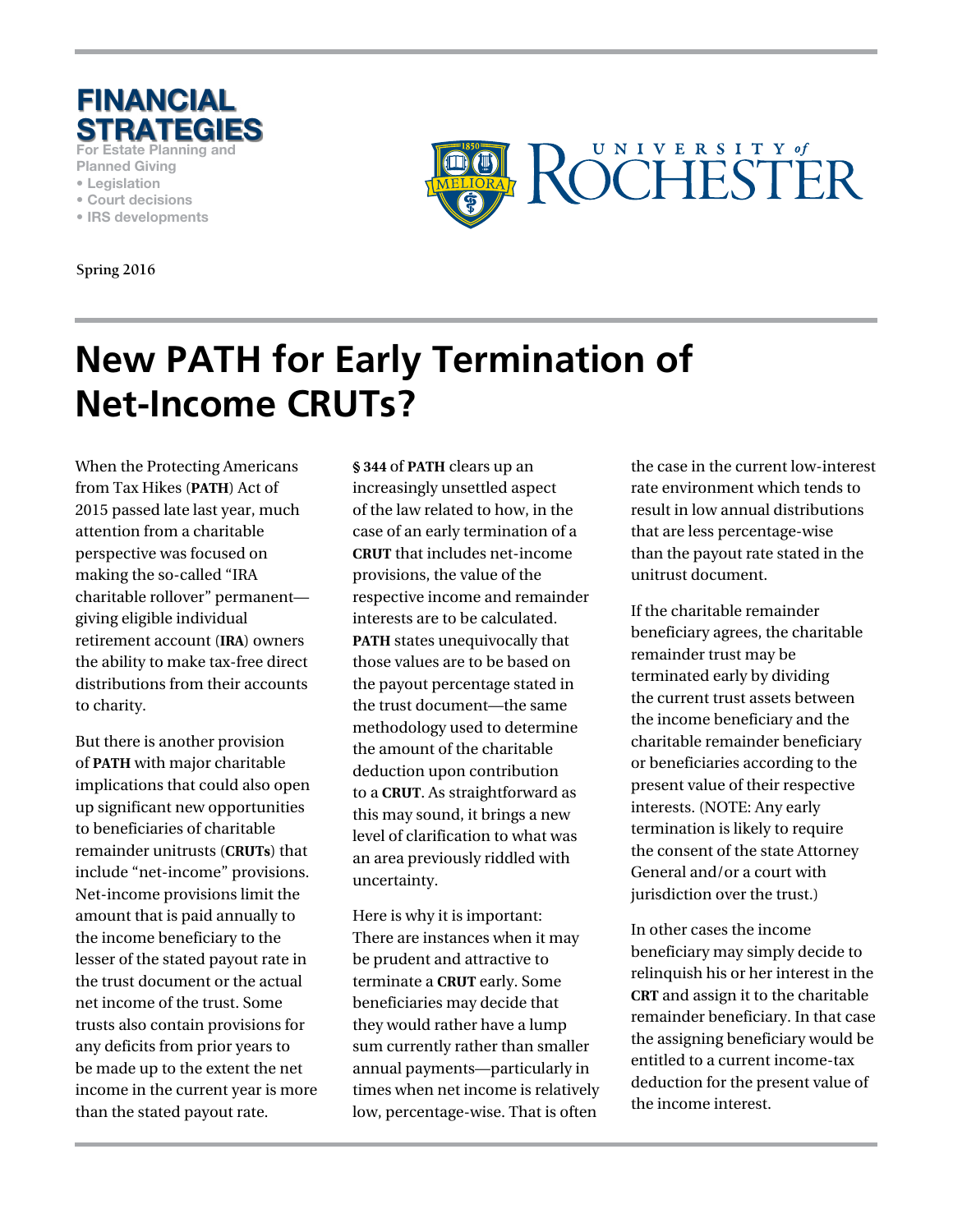There is total unanimity on the procedure for determining the value of the charitable remainder when a donor is making a gift to a **CRT**. The **IRS** provides a very specific formula for calculating the value of the respective income and remainder interests, which in turn determines the amount of the income-tax charitable deduction to which the donor is entitled.

**EXAMPLE:** Mary W, aged 73, contributes \$100,000 to a charitable remainder unitrust that will pay her 5% of its annual value each year in quarterly payments for the rest of her life. Using the prescribed IRS formula shows she can deduct \$56,933, the value of the charitable remainder interest. Conversely, Mary retains a life-income interest which is deemed to be worth \$43,067.

It is important to note that Mary's deduction will be \$56,933 whether or not her trust contains any "net-income" provisions.

What if, rather than creating a new trust, Mary wants to terminate a unitrust with the same terms (5% stated annual payout rate with quarterly payments) that is currently worth \$100,000 and has net-income provisions? How much would her income interest be worth?

That is where things had gotten murky. A reasonable answer would seem to be \$43,067. However, prior to **PATH**, the **IRS** took the position in several private letter rulings that the current applicable federal discount rate determined under **IRC § 7520** should be taken

### **LEGACY IRA Bill Would Expand IRA Charitable Rollover**

Provisions in the Protecting Americans from Tax Hikes (PATH) adopted late in 2015 made permanent rules allowing qualifying direct distributions to charity for outright gifts from individual retirement accounts of qualifying IRA owners aged 70½ without those distributions being included in the taxable income of the account owner. Now a bill has been filed in the U.S. House of Representatives (H.R. 5171) which would create the opportunity for IRA owners aged 65 or older to make direct transfers from those accounts to qualifying charities in exchange for life-income gifts for the donor, the donor's spouse, or the donor and the donor's spouse.

Only donors aged 70½ or older will be able to make outright contributions, and only \$100,000 of the proposed \$400,000 annual limit could be allocated to outright gifts—consistent with the age and dollar restrictions under existing law. Any additional contributions, up to the \$400,000 overall limit, would have to be for life-income gifts. In addition, distributions will continue to count toward the required minimum distribution (RMD) obligation of account owners subject to RMD rules.

IRA owners and their advisors will want to track the progress of H.R. 5171. Please check with our office to learn more about the status of this important legislation.

into consideration in making the determination. The **IRS** advanced the position that the lesser of the **§ 7520** rate in effect at the time of the termination or the stated payout rate in the trust document should be used to determine the value of the respective interests of unitrusts with net-income provisions. Seemingly, that position would be based on the theory that since the income beneficiary could receive only what could reasonably be assumed to be the net income of the trust, the discount rate in effect at the time of the proposed termination would be a logical measure of how much that income would be.

The lower the rate used, the lower the value of the noncharitable interest will be. Using current near-record low rates would reduce the value of the income interest significantly. For example, if Mary's payout rate is deemed to be 1.8% (the discount rate in effect for May 2016 and used in the previous example), the value of her interest would be well less than half as much.

While private letter rulings apply only to the party seeking the ruling and cannot be cited as precedent, these rulings have created a chilling effect on trust beneficiaries and charities moving forward with early terminations. From the income beneficiary's standpoint, valuing the income interest based on the current discount rate has created far less than appealing results—either in terms of the net lump sum he or she would receive if the trust funds are proportionately divided or the amount of the charitable deduction available if the interest is contributed to charity.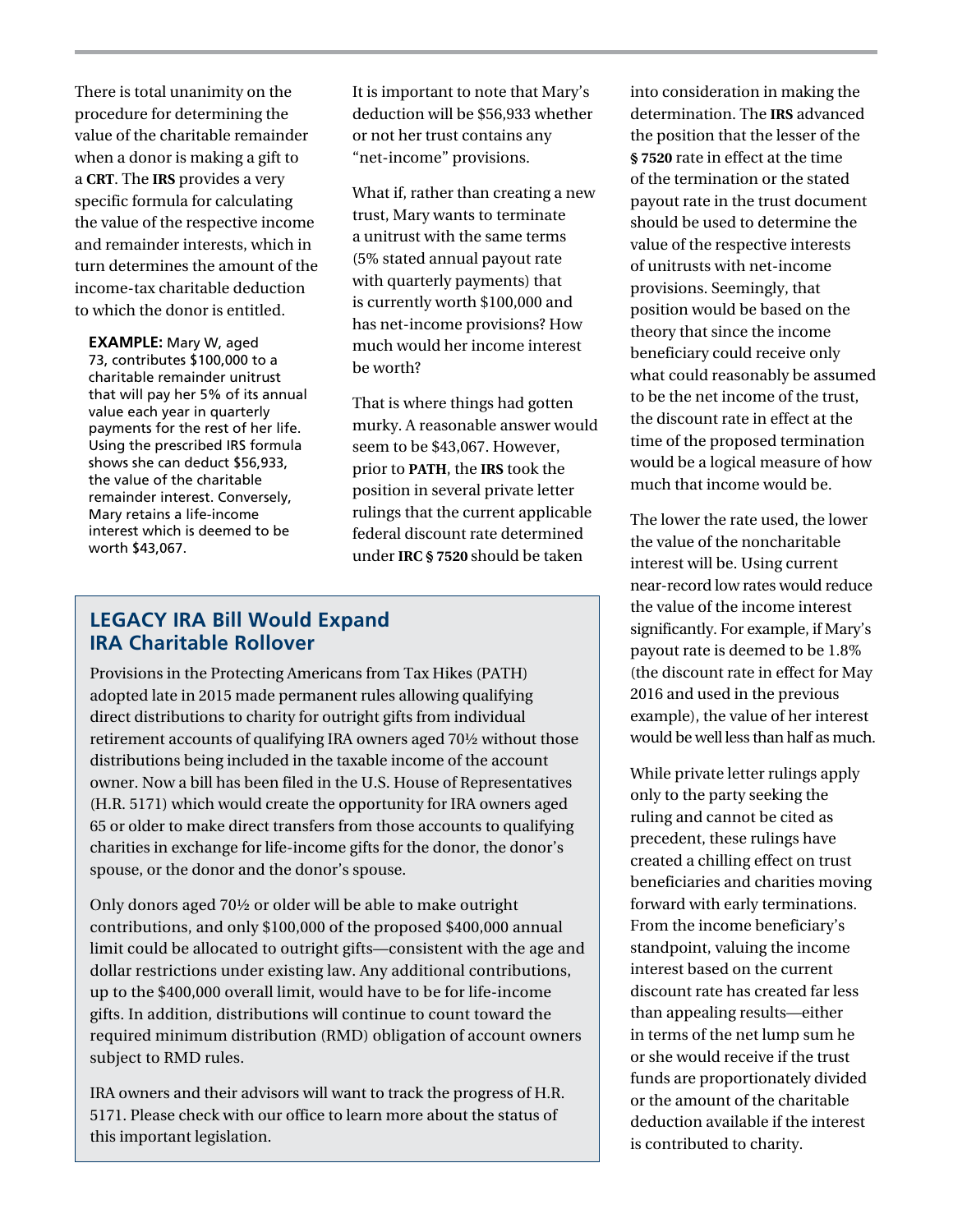**PATH** now states unequivocally that the value of the remainder interest in cases of early terminations is to be calculated exactly as it is for contributions to a **CRUT**, regardless of whether or not the trust contains net-income provisions. Beneficiaries sometimes determine that they no longer need the income they are getting from a charitable remainder trust. If the **CRUT** from which they get the distributions contains net-income provisions, they are much more likely to consider assigning that interest to charity knowing their income interest will be valued much higher than by the method advanced in **IRS** private letter rulings. Similarly, they are likely to be more open to an early termination that would generate a larger lump sum distribution to them while freeing up the present value of the remainder interest for use by charity.

### **Letter Ruling Allows CRT to Invest in Shares of Charity's Endowment**

In a recent private letter ruling the IRS has approved the investment of assets of a charitable remainder unitrust in units of the endowment of a college that is the remainder beneficiary of the trust (**PLR 201613015**). The charitable remainder unitrust sought a ruling that exchanging assets of the trust for units of the college's endowment would not generate unrelated business-taxable income for the trust.

Under the proposed plan the remainder beneficiary college would become the trustee of the unitrust and subsequently

exchange assets of the unitrust for units of the college's endowment. As noted in the ruling, the college uses a "unit" concept as a financial record-keeping device for various college funds—with each fund allocated a certain number of units of the endowment. The college itself is recognized as a tax-exempt organization described in **§ 501(c)(3)** and **170 (b)(1)(A)(ii)** of the Internal Revenue Code.

The unitrust will be assigned units of the endowment in proportion to the total value of the unitrust's assets exchanged to the total value of the endowment at the time of such exchange. The contract governing the exchange will expressly provide, among other things, that the unitrust has no ownership interest in the underlying assets of the endowment, that the unitrust will have no power to control investments of the endowment, and that the college is neither a partner nor an agent of the unitrust.

In light of these facts the IRS determined that the acquisition of the units in the endowment constitutes merely an investment of the unitrust, the nature of which will not give rise to unrelated business-taxable income for the unitrust. The amount distributed in respect of each unit of the endowment is determined by the spending policy of the college. As such, according to the ruling, the amount distributed will constitute ordinary income to the unitrust and will not take on the character of the income of the underlying assets. This will affect the nature of income ultimately distributed to the income beneficiary of the unitrust.

The agreement also provides that the unitrust may choose to reinvest part of the periodic payments received in additional units of the endowment or redeem units based on its own needs for funds to make distributions to the income beneficiary.

As noted in the ruling, much of the appeal of this plan would be for the charitable remainder entity, in its capacity as trustee, to be able to achieve greater economies of scale in the management of the unitrust's assets, a higher and more stable investment return, and a greater diversification of investment. While the ruling is not a precedent on which parties other than those seeking the ruling may rely, it may be a source of encouragement for other donors and charities who may want to enter into a similar kind of arrangement to realize similar benefits.

#### **Briefly …**

**Suggested Gift Annuity Rates Unchanged.** At its board meeting in conjunction with its 32nd Conference on gift planning, the American Council on Gift Annuities voted to make no changes to the suggested maximum gift annuity rates currently in effect. The vote was pursuant to a recommendation of **ACGA's** Rates Committee.

The Rates Committee noted that the expected net return calculated by applying **ACGA's** assumptions about asset allocation, expenses, and life expectancy had not changed enough from the expected net return under which the current rates were calculated to justify changes in rates. In recommending rates, **ACGA**